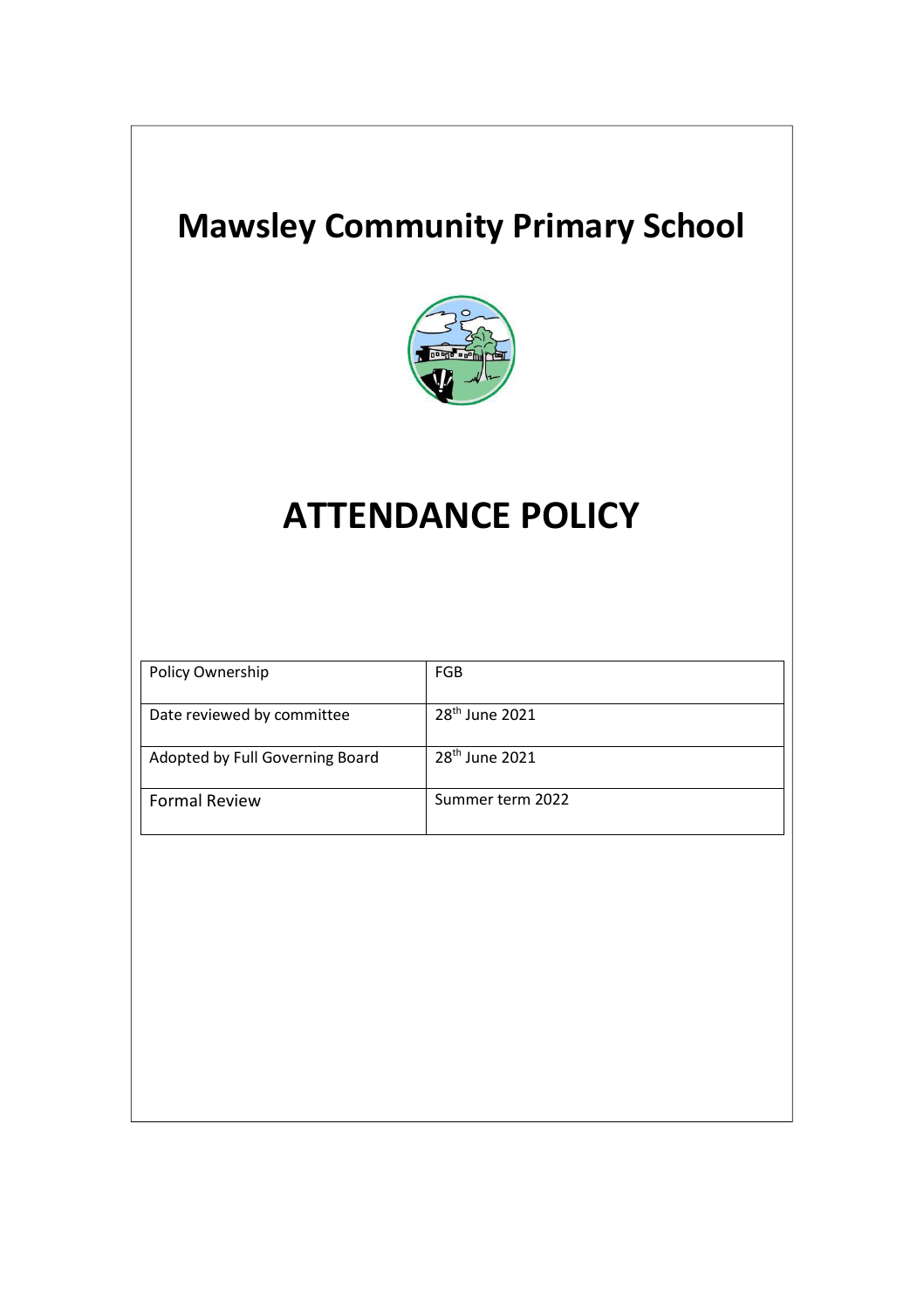#### **1. Aims and ethos**

Our school aims to meet its obligations with regards to school attendance by:

- Promoting good attendance
- Taking steps to reduce absence, including persistent absence
- Ensuring every pupil has access to the full-time education to which they are entitled
- Acting early to address patterns of absence

We will also support parents to perform their legal duty to ensure their children of compulsory school age attend regularly and will promote and support punctuality in attending lessons.

We expect all children on roll to attend every day, when the school is in session, if they are fit and healthy enough to do so. We do all we can to encourage the children to attend. We believe that the most important factor in promoting good attendance is to develop a positive attitude towards school and to this end we strive to make our school a happy and rewarding place in which to learn.

A high level of attendance at school is essential for any child to reach their full educational potential. Every suitable opportunity will be used to convey to pupils and their parents or carers the importance of regular and punctual attendance. Please refer to section 6, 'Attendance monitoring', for details of these steps.

We will also make the best possible provision we reasonably can for those children who, for whatever reason, are prevented from coming to school. Identified pupils with specific medical, therapy or Special Educational Needs or disability, who have a high level of absence, will be supported by strategies such as:

- Weekly monitoring of attendance and absence
- Working with the local authority to record such absences as authorised to reflect attendance as good as can be expected for these pupils and the school
- Providing home visits where appropriate
- Recognising that some pupils are not 'available for learning' and working with the local authority and other agencies to allocate provision which may not be within our school.

For further information on our policy for the education of children with medical needs and modified attendance please see the Medical Needs Policy.

Safeguarding is at the heart of all we do at Mawsley School and our attendance policy is a key element of our approach to safeguarding.

We take the issue of attendance very seriously and do all we can to ensure high attendance from all our pupils. **Percentage rates for attendance are included in our weekly newsletter for all classes.**

#### **Welcome Back**

It is important that on return from an absence that all pupils are made to feel welcome. This should include ensuring that the pupil is helped to adjust to school's daily routine and catch up on missed work and is brought up to date on any information that has been passed to the other pupils.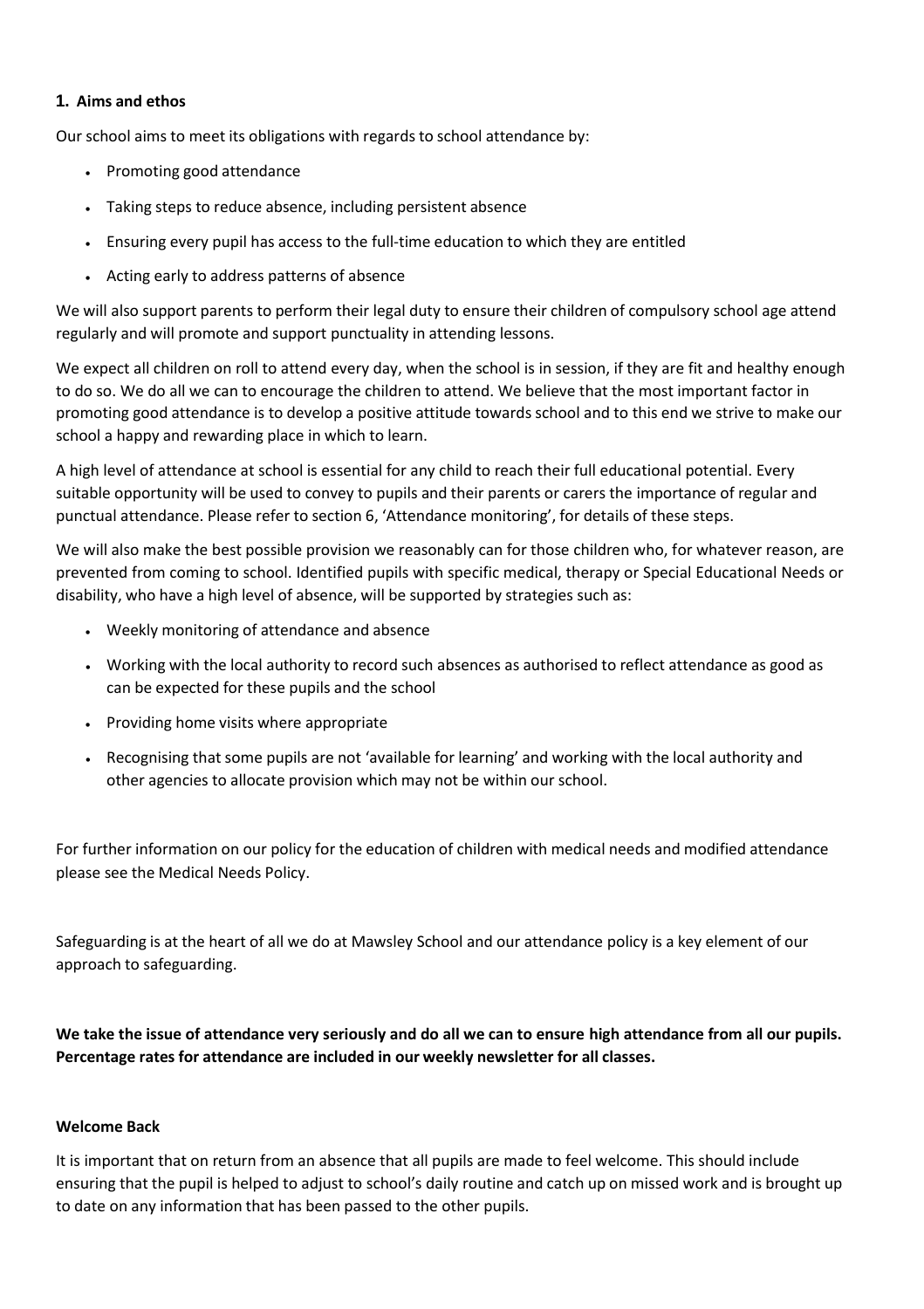#### **What is an acceptable attendance rate?**

We set an attendance target every year. At Mawsley School, we expect our pupils to attend regularly, with an expectation of 97% attendance for each child. This is what we expect as minimum attendance percentage. If children are in school, they are learning. If they are learning they will make more progress and will not get left behind.

#### **2. School procedures**

#### **Attendance register**

We are required by law to keep an attendance register, and all pupils must be placed on this register. Our Governing Board is therefore responsible for making sure the school keeps an attendance register that records which pupils are present at the start of both the morning and the afternoon sessions of the school day. This register will also indicate whether an absence is authorised or unauthorised.

### Schools have a responsibility for safeguarding the children in their care and it is vital that the register **information we have is as accurate as possible.**

At Mawsley School, pupils must arrive by 8:50am, when the register will be taken. If a pupil arrives between 8:50 and 9:20 a.m. they will be recorded as arriving late. The register closes at 9:20am. Pupils arriving after that time will be marked as absent and attendance procedures will be followed. Pupils arriving after 8:50 a.m. should go directly to the school office. The afternoon register is taken at 12:55 In Reception and Key Stage 1 and 13:15 in Key Stage 2.

The attendance register will mark whether every pupil is:

- Present
- Attending an approved off-site educational activity (such as field trips and educational visits)
- Absent
- Unable to attend due to exceptional circumstances

#### **Any amendments to the attendance register will include:**

- The original entry
- The amended entry
- The reason for the amendment
- The date on which the amendment was made
- The name and position of the person who made the amendment

See appendix 1 for the Department for Education attendance codes, which we are required to use.

Every entry in the attendance register will be preserved for three years after the date on which the entry was made.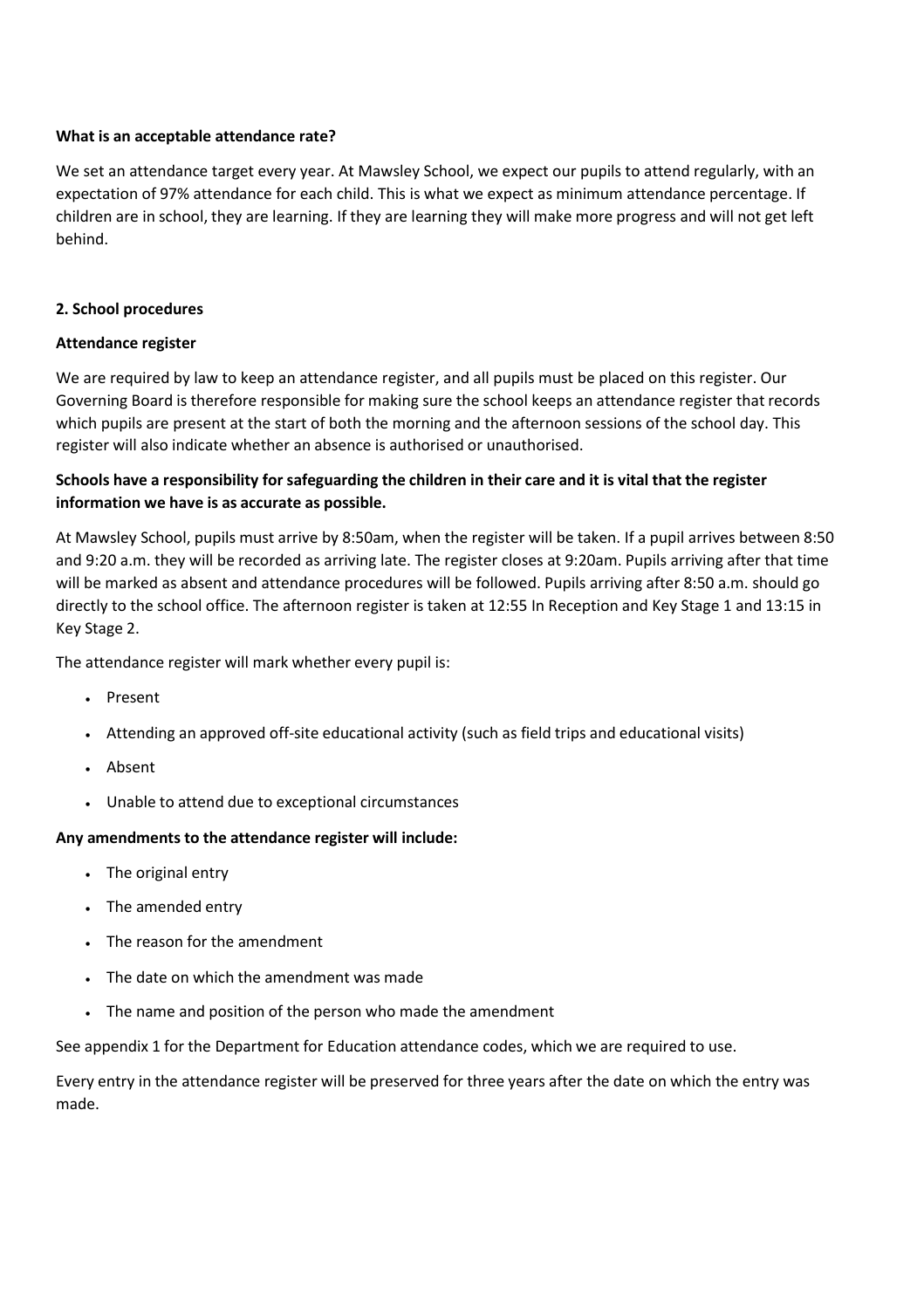#### **Unplanned absence**

A parents or carer must notify the school on the first day if their child is absent from school for any reason that has not been planned and approved by the school in advance. An example of an unplanned absence is where a child is unable to attend due to ill health.

Notification is made by telephoning the school, pressing 1 when prompted by the recorded information and leaving a message on the absence reporting line, by 8:50 or as soon as practically possible (see also section 5). Alternatively, parents or carers can speak directly to the child's class teacher or a member of the office staff (e.g. if they are in school to drop off another child). Absence due to illness will be authorised unless the school has a genuine concern about the authenticity of the illness.

If the authenticity of the illness is in doubt, the school may ask parents to provide medical evidence, such as a doctor's note, prescription, appointment card or other appropriate form of evidence. We will not ask for medical evidence unless we think it is necessary to do so.

If the school is not satisfied about the authenticity of the illness, the absence will be recorded as unauthorised and parents will be notified of this.

#### **Medical or dental appointments**

Absence for a medical or dental appointment is counted as an authorised absence; advance notice, by email, letter or phone call, is required for authorising these absences.

However, we encourage parents to make medical and dental appointments out of school hours where possible. Where this is not possible, the pupil should be out of school for the minimum amount of time necessary. Parents may notify the class teacher / office in advance of a medical or dental appointment, verbally or through a letter, text / email notification of an appointment.

Applications for other types of absence in term time must also be made in advance. Information relating to whether the school can authorise such absences can be found in section 3.

#### **Lateness and punctuality**

A pupil who arrives late but before the register has closed will be marked as late, using the appropriate code.

A pupil who arrives after the register has closed will be marked as absent, using the appropriate code. If a child is persistently late, the school will work with the family to determine why and help towards finding a solution. Persistent lateness is defined as being late on more than three occasions within a half term.

Parents will be informed of this by the class teacher. Should lateness continue, a letter will be sent home to parents, followed by a meeting with a senior leader if there is no improvement, with lateness leading to lost learning time as the focus of the meeting.

#### **Following up absence**

The school will follow up any absences to ascertain the reason, ensure proper safeguarding action is taken where necessary, identify whether the absence is approved or not and identify the correct attendance code to use.

If a child is absent unexpectedly, and no notification is received from the child's parent or carer as set out above, the class teacher will record the absence in the register and will inform the school office staff who will endeavour to contact a parent or guardian by text or phone as soon as possible in order to check on the safety of the child. If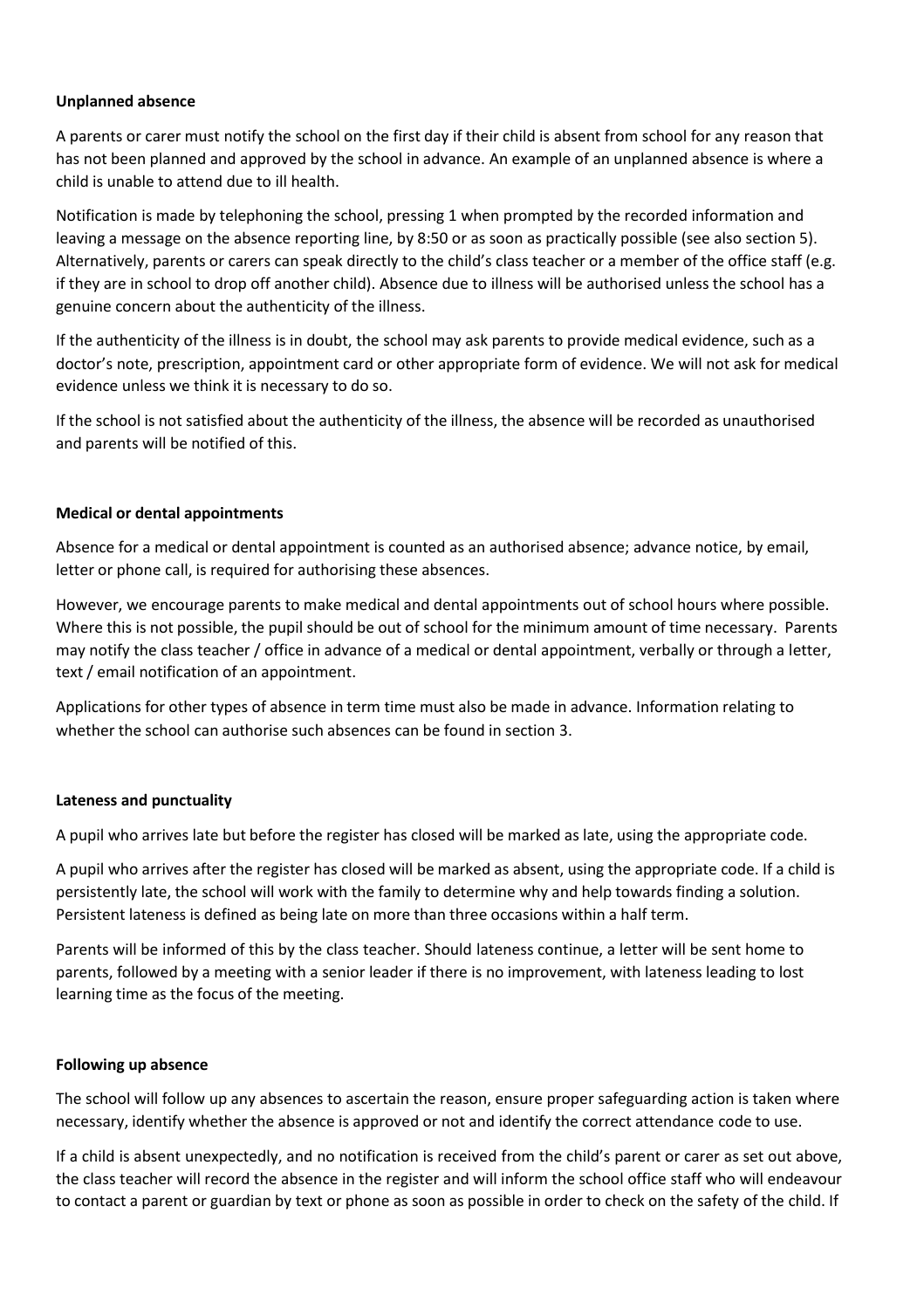there is a concern around a child's absence, a member of the safeguarding team will be contacted immediately. If a child is absent for 10 days or more consecutively without permission, we will inform the local authority, in accordance with our school's safeguarding policy. If a child is absent for 10 sessions within a 6 week period without permission, we will inform the local authority.

When the child returns to school after an unexpected absence, the parent or carer must confirm the reason for the child's absence, in a written note, to be handed to the school office or the class teacher or one that is sent via email. See Section 3 regarding procedures for authorised and unauthorised attendance.

#### **Reporting to parents**

An annual attendance report is sent to parents annually, as part of the child's end of year report.

#### **3.Authorised and unauthorised absence**

Absence is authorised if the school has either given approval in advance for a pupil to be away, or has accepted an explanation offered afterwards as justification for absence. The DfE has issued guidelines to all schools detailing the legitimate reasons for authorised absence including:

- When a child is ill or receiving medical attention (see above)
- Days of religious observance notified in advance where the day is exclusively set apart for religious observance by the religious body to which the pupil's parents belong. If necessary, the school will seek advice from the parents' religious body to confirm whether the day is set apart
- Absence due to family circumstances e.g. bereavement, serious illness
- Traveller pupils travelling for occupational purposes this covers Roma, English and Welsh Gypsies, Irish and Scottish Travellers, Showmen (fairground people) and Circus people, Bargees (occupational boat dwellers) and New Travellers. Absence may be authorised only when a Traveller family is known to be travelling for occupational purposes and has agreed this with the school, but it is not known whether the pupil is attending educational provision

An absence is classified as authorised when a child has been away from school for one of these legitimate reasons and the school has received notification from a parent or guardian. For example, if a child has been unwell and the parent has properly notified the school to explain the absence.

#### **Granting approval for term-time absence**

Headteachers are not permitted to grant any leave of absence to pupils for any reason during term time unless they consider there to be 'exceptional circumstances'.

If you wish to make an application for term-time absence for your children, you must complete and send in to the headteacher a request form for leave of absence in term time (available from the school office) in good time before the before proposed absence. We expect the application to be made not less than seven days before the start of the proposed absence unless there are urgent reasons that mean you cannot do so. The headteacher will consider the application based upon the relevant legal guidelines.

The school considers each application for term-time absence individually, taking into account the specific facts, circumstances and relevant context behind the request. We may request evidence to support your application. A leave of absence is granted entirely at the headteacher's discretion. We believe that children need to be in school for all sessions so that they can make the most progress possible.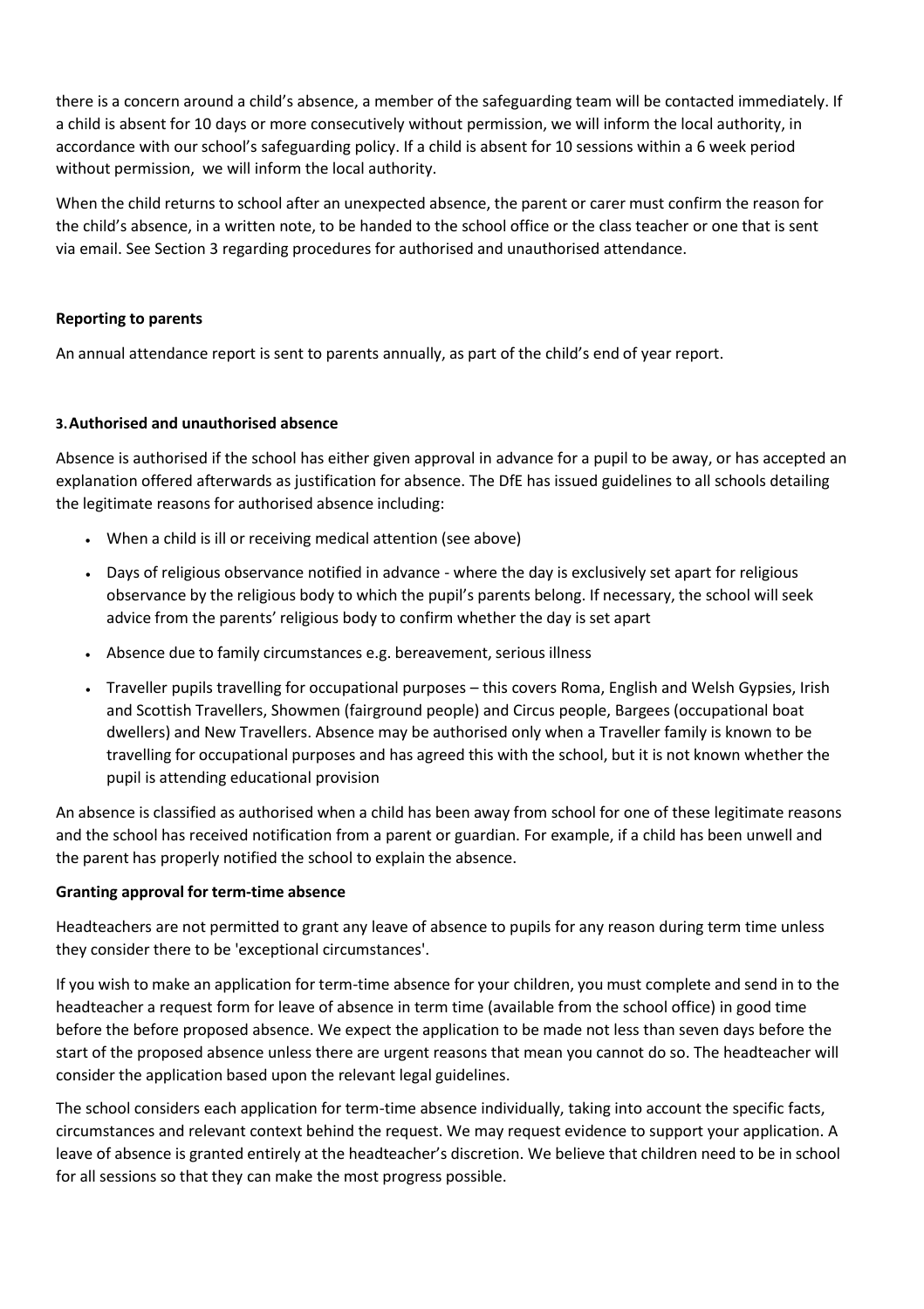We strongly discourage holidays being taken in term time as learning is disrupted and the lost time is detrimental to the educational progress of the child.

DfE guidance makes it clear that the legislation regarding pupil attendance gives no entitlement to parents to take their children on holiday during term time. Any application for leave must only be in exceptional circumstances. The headteacher must be satisfied that the circumstances are exceptional and warrant the granting of leave.

Where the headteacher authorises a child's absence from school, the headteacher may specify that the absence is approved for a specified period of time, determined by the headteacher.

Please note that if the headteacher does not authorise a leave of absence but the parents still take the child out of school, or the child is kept away for longer than was agreed, the absence is unauthorised.

Only the school can classify an absence authorised. Parents do not have this authority. Consequently, not all absences supported by parents will be classified as authorised. Exceptional circumstances for absence will be at the Headteacher's discretion and will be determined on an individual basis.

#### **Repeated unauthorised absence**

Attendance monitoring is detailed in Section 5.

The school will contact the parent or guardian of any child who has an unauthorised absence. If a child has a repeated number of unauthorised absences, the parents or guardians will be asked to visit the school to discuss the problem. If the situation does not improve, the school will then contact the Local Authority Education Inclusion Partnership Team who will investigate the circumstances of the home situation.

#### **Legal sanctions**

Please note that schools can provide evidence for the County Council to use to fine parents for the unauthorised absence of their child from school, where the child is of compulsory school age.

If issued with a penalty notice, parents must pay £60 within 21 days or £120 within 28 days. The payment must be made directly to the local authority.

The decision on whether to issue a penalty notice ultimately rests with the Local Authority, following the local authority's code of conduct for issuing penalty notices. This may take into account:

- The number of unauthorised absences occurring within a rolling academic year
- One-off instances of irregular attendance, such as holidays taken in term time without permission
- Where an excluded pupil is found in a public place during school hours without a justifiable reason

If the payment has not been made after 28 days, the local authority can decide whether to prosecute the parent or withdraw the notice.

#### **4.Strategies for promoting attendance**

We aim to help all parents, guardians and children understand the importance of regular attendance to ensure progress in learning and as an expectation for the world of work. Any early warning signs of low attendance will be identified and followed up by the class teacher with the parent. At the end of every week, cumulative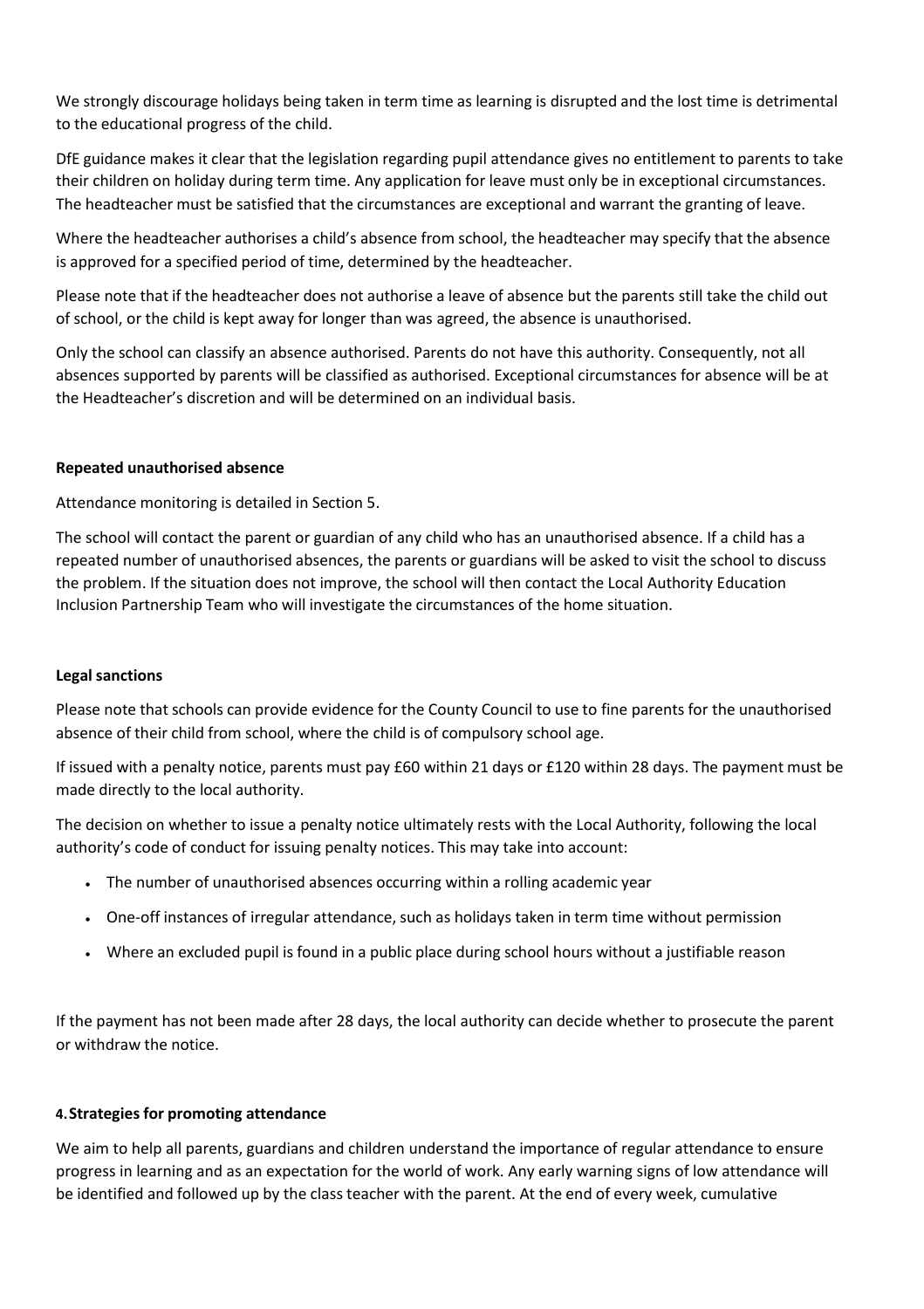attendance will be analysed. Every child with 100% attendance will receive an excellence values point. Any children who show improvements in their attendance will receive a determination values point. There are special certificates for children who have 100% attendance for the whole year.

#### **5.Attendance monitoring**

It is the responsibility of the governors to monitor overall attendance and to review and agree annually, the school's Attendance Policy. Governors will examine the information provided for them and seek to ensure that our attendance figures are as high as they should be.

Pupils' attendance is monitored on a weekly basis.

Parents are expected to call the school in the morning of each day that their child is going to be absent due to ill health (see section 3.2), unless they are able to inform the school that the child is likely to be off for a determined period of time.

If, after contacting parents, a pupil's absence continues to rise, some or all of the following steps may be taken, depending on the level of non-attendance and length of time attendance has been falling:

- A letter home to highlight the level of attendance and concern
- A request to attend a meeting with the Family Worker, Assistant Headteacher or Deputy Headteacher
- A request to attend a meeting with the Headteacher
- A request to attend a meeting with the Chair of Governors
- A referral to the Education Entitlement Team

The persistent absence threshold is 10% (this is set by the government). If a pupil's individual overall absence rate is greater than or equal to 10% at any time, the pupil will be classified as a persistent absentee. If no attempt is being made to improve attendance and the attendance has been unauthorised, a referral will be made to the Education Entitlement Team.

Pupil-level absence data is collected each term and published at national and local authority level through the DfE's school absence national statistics releases. The underlying school-level absence data is published alongside the national statistics. We compare our attendance data to the national average and share this with governors.

#### **Internal Monitoring of Absence Data**

The internal monitoring of absence data will be in accordance with GDPR guidelines. Attendance data will be recorded via SIMS and tracked using an internal document to which staff will have access. The purpose of this is to identify individuals at risk of losing learning time through absence, as well as identifying key trends / contextual groups that may also be at risk. The evaluations of this will enable the school to support the children and families whose absence presents a concern so that we can positively raise their attendance and maximise exposure to learning time in the future.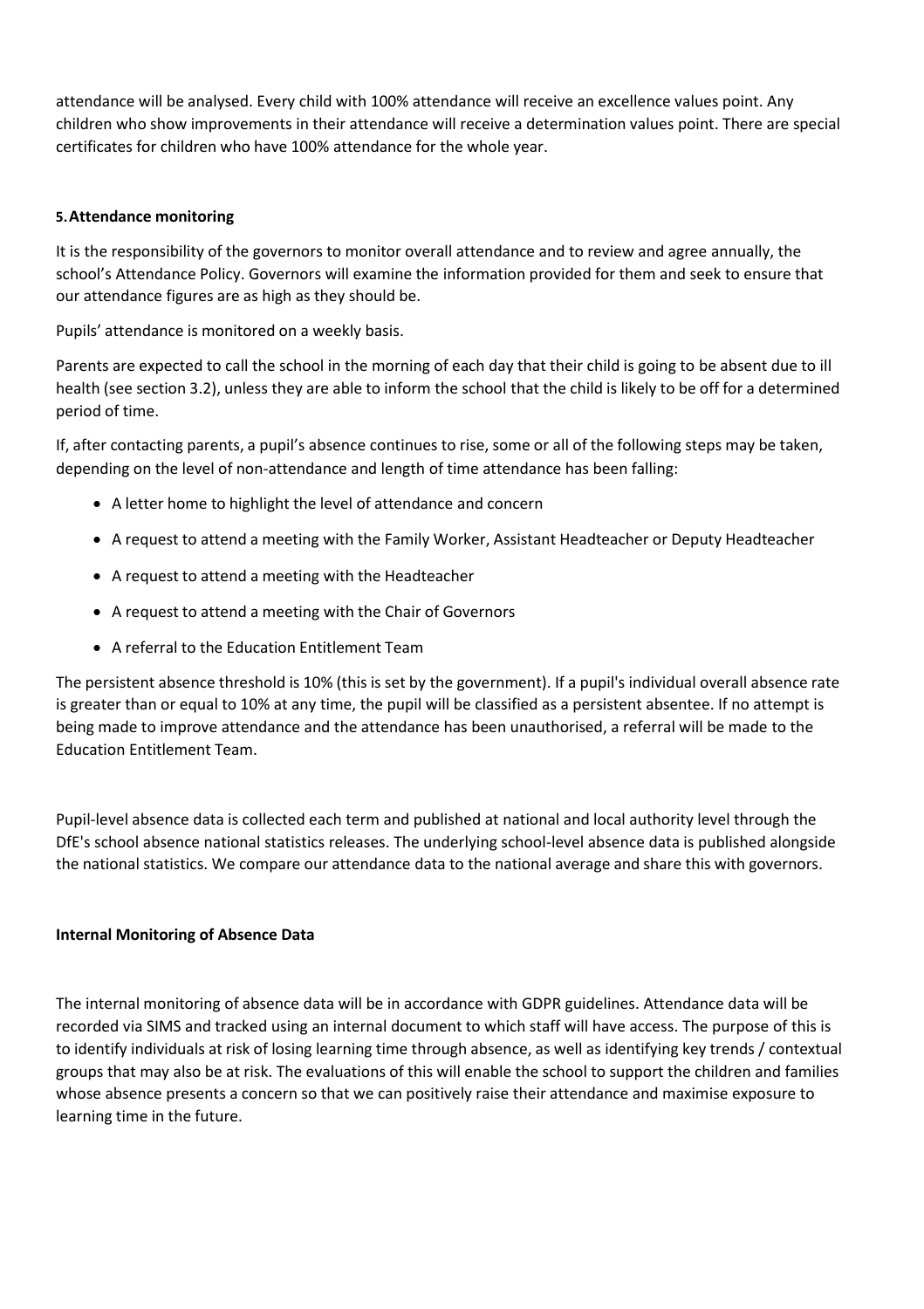#### **6.Roles and responsibilities**

#### **The Governing Board**

The Governing Board is responsible for monitoring attendance figures for the whole school on at least a termly basis. It also holds the headteacher to account for the implementation of this policy. Attendance data and reports will be reviewed termly by the governors' Teaching, Learning and Outcomes Committee and through the monitoring undertaken each half-term by the nominated Attendance governor. All governors will be able to read the attendance data published in the school newsletter.

The school will keep accurate attendance records on file for a minimum period of three years.

#### **The Headteacher**

The headteacher is responsible for ensuring this policy is implemented consistently across the school, and for monitoring school-level absence data and reporting it to governors.

The headteacher also supports other staff in monitoring the attendance of individual pupils and issues fixedpenalty notices, where necessary.

#### **Class Teachers**

Class teachers are responsible for recording attendance on a daily basis, using the correct codes, and submitting this information promptly to the school office. They are also responsible for monitoring

attendance in their class and for following up absences. If there is a concern about a child's absence, they will contact the school office immediately. If there is a longer-term general concern about the attendance of a particular child, this will be reported to the headteacher who will contact the parents or guardians. The class teacher also plays a very important role in promoting the importance of regular attendance through praise and encouragement.

#### **Admin/office staff**

Admin/office staff are expected to take calls from parents about absence and record information on the school system. They are also expected to make contact via text, telephone, email or letter with parents and guardians when it is necessary to follow up concerns about absences.

#### **8. Policy review arrangements**

This policy will be reviewed annually in May by the Headteacher and agreed by the Governing Board.

#### **3. Links with other policies**

This policy is linked to our child protection and safeguarding policy and the Medical Needs Policy.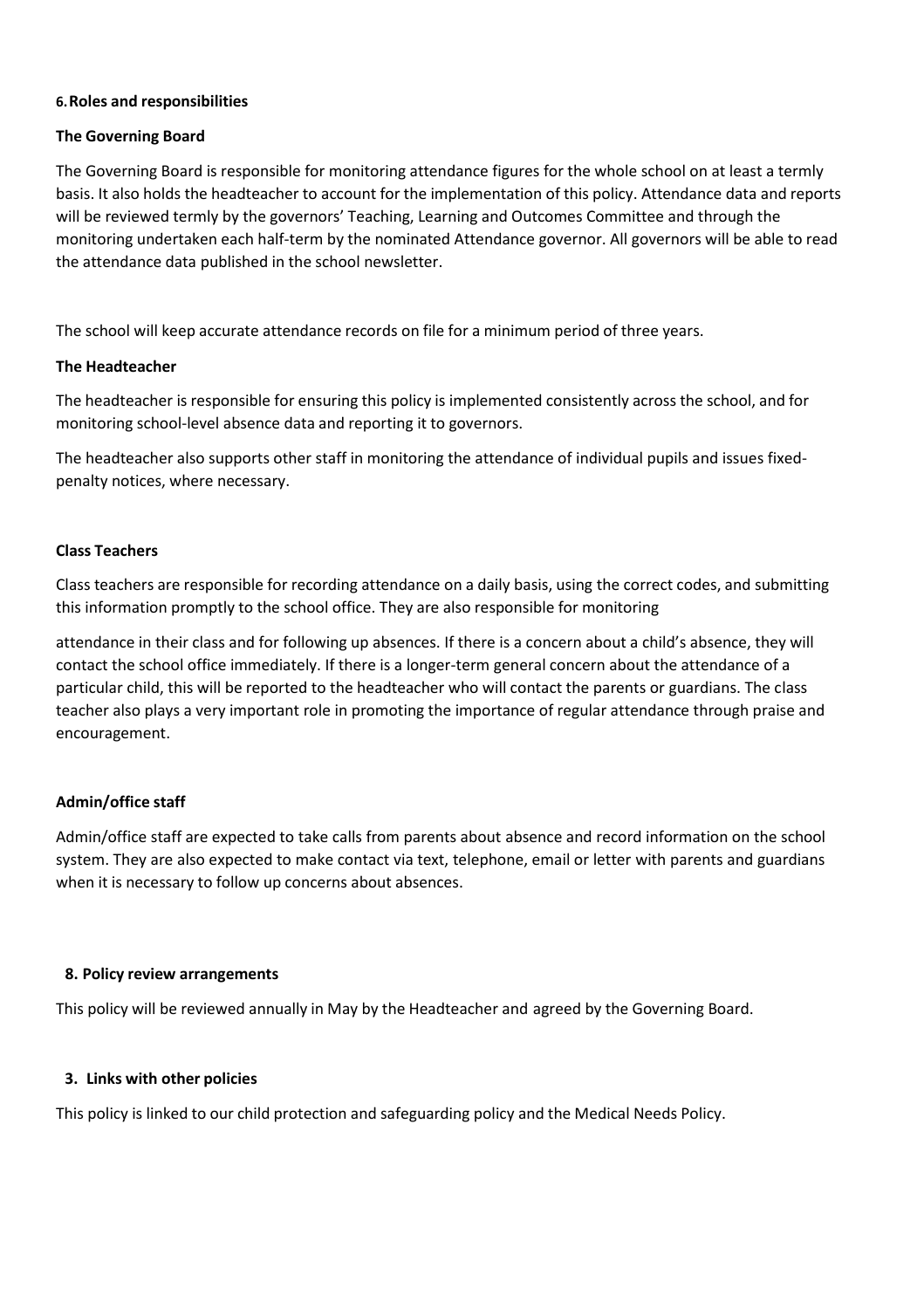#### **4. Legislation and guidance**

This policy meets the requirements of the [school attendance guidance f](https://www.gov.uk/government/publications/school-attendance)rom the Department for Education (DfE), and refers to the DfE's statutory guidance on [school attendance parental responsibility measures.](https://www.gov.uk/government/publications/parental-responsibility-measures-for-behaviour-and-attendance) These documents are drawn from the following legislation setting out the legal powers and duties that govern school attendance:

- The [Education](https://www.legislation.gov.uk/ukpga/1996/56/part/VI/chapter/II) Act 1996
- The [Education](http://www.legislation.gov.uk/ukpga/2002/32/part/3/chapter/3) Act 2002
- The Education and [Inspections](http://www.legislation.gov.uk/ukpga/2006/40/part/7/chapter/2/crossheading/school-attendance) Act 2006
- The Education (Pupil [Registration\)](http://www.legislation.gov.uk/uksi/2006/1751/contents/made) (England) Regulations 2006
- The Education (Pupil Registration) (England) [\(Amendment\)](http://www.centralbedfordshire.gov.uk/Images/amendment-regulation-2010_tcm3-8642.pdf) Regulations 2010
- The Education (Pupil Registration) (England) [\(Amendment\)](http://www.legislation.gov.uk/uksi/2011/1625/made) Regulations 2011
- The Education (Pupil Registration) (England) [\(Amendment\)](http://www.legislation.gov.uk/uksi/2013/756/made) Regulations 2013
- The Education (Pupil Registration) (England) [\(Amendment\)](http://legislation.data.gov.uk/uksi/2016/792/made/data.html) Regulations 2016
- The Education (Penalty Notices) (England) [\(Amendment\)](http://www.legislation.gov.uk/uksi/2013/756/pdfs/uksiem_20130756_en.pdf) Regulations 2013

This policy also refers to the DfE's guidance on the school [census,](https://www.gov.uk/government/publications/school-census-2017-to-2018-guide-for-schools-and-las) which explains the persistent absence threshold.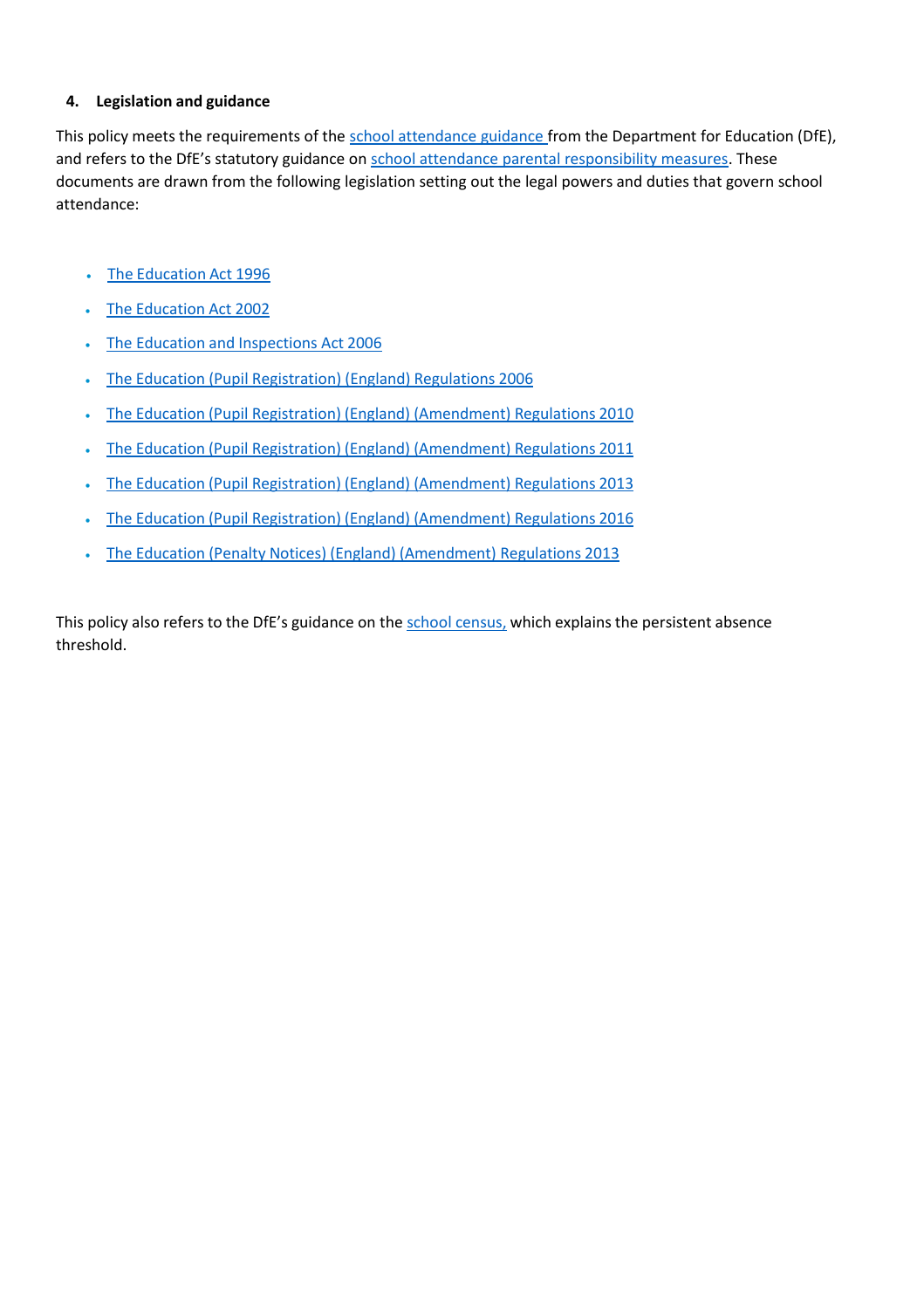## **Appendix 1: attendance codes**

The following codes are taken from the DfE's guidance on school attendance.

| $\mathsf{C}$<br>Ο<br>d<br>e | <b>Definition</b>                   | <b>Scenario</b>                                                                    |
|-----------------------------|-------------------------------------|------------------------------------------------------------------------------------|
| $\prime$                    | Present (am)                        | Pupil is present at morning registration                                           |
| ∖                           | Present (pm)                        | Pupil is present at afternoon registration                                         |
| L                           | Late arrival                        | Pupil arrives late before register has closed                                      |
| B                           | Off-site<br>educational<br>activity | Pupil is at a supervised off-site educational<br>activity approved by the school   |
| D                           | Dual<br>registered                  | Pupil is attending a session at another setting<br>where they are also registered  |
| J                           | Interview                           | Pupil has an interview with a prospective<br>employer/educational establishment    |
| P                           | Sporting<br>activity                | Pupil is participating in a supervised sporting<br>activity approved by the school |
| V                           | Educational<br>trip or visit        | Pupil is on an educational visit/trip organised,<br>or approved, by the school     |
| W                           | Work<br>experience                  | Pupil is on a work experience placement                                            |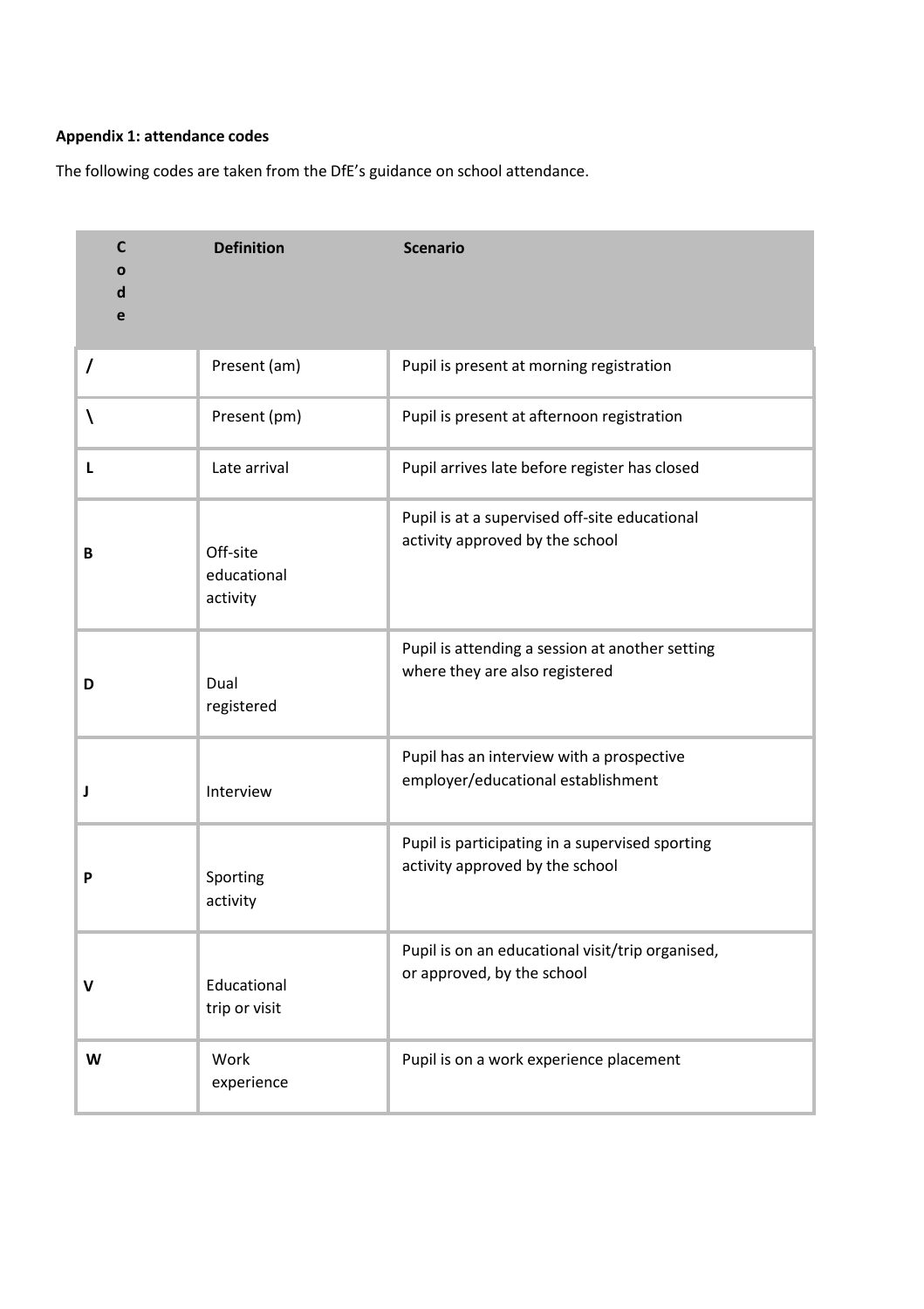| C<br>Ο<br>d<br>e          | <b>Definition</b>                 | <b>Scenario</b>                                                               |  |  |
|---------------------------|-----------------------------------|-------------------------------------------------------------------------------|--|--|
| <b>Authorised absence</b> |                                   |                                                                               |  |  |
| C                         | Authorised<br>leave of<br>absence | Pupil has been granted a leave of absence due<br>to exceptional circumstances |  |  |
| E                         | Excluded                          | Pupil has been excluded but no alternative<br>provision has been made         |  |  |
| н                         | Authorised<br>holiday             | Pupil has been allowed to go on holiday due to<br>exceptional circumstances   |  |  |
|                           | Illness                           | School has been notified that a pupil will be<br>absent due to illness        |  |  |
| M                         | Medical/dent<br>al<br>appointment | Pupil is at a medical or dental appointment                                   |  |  |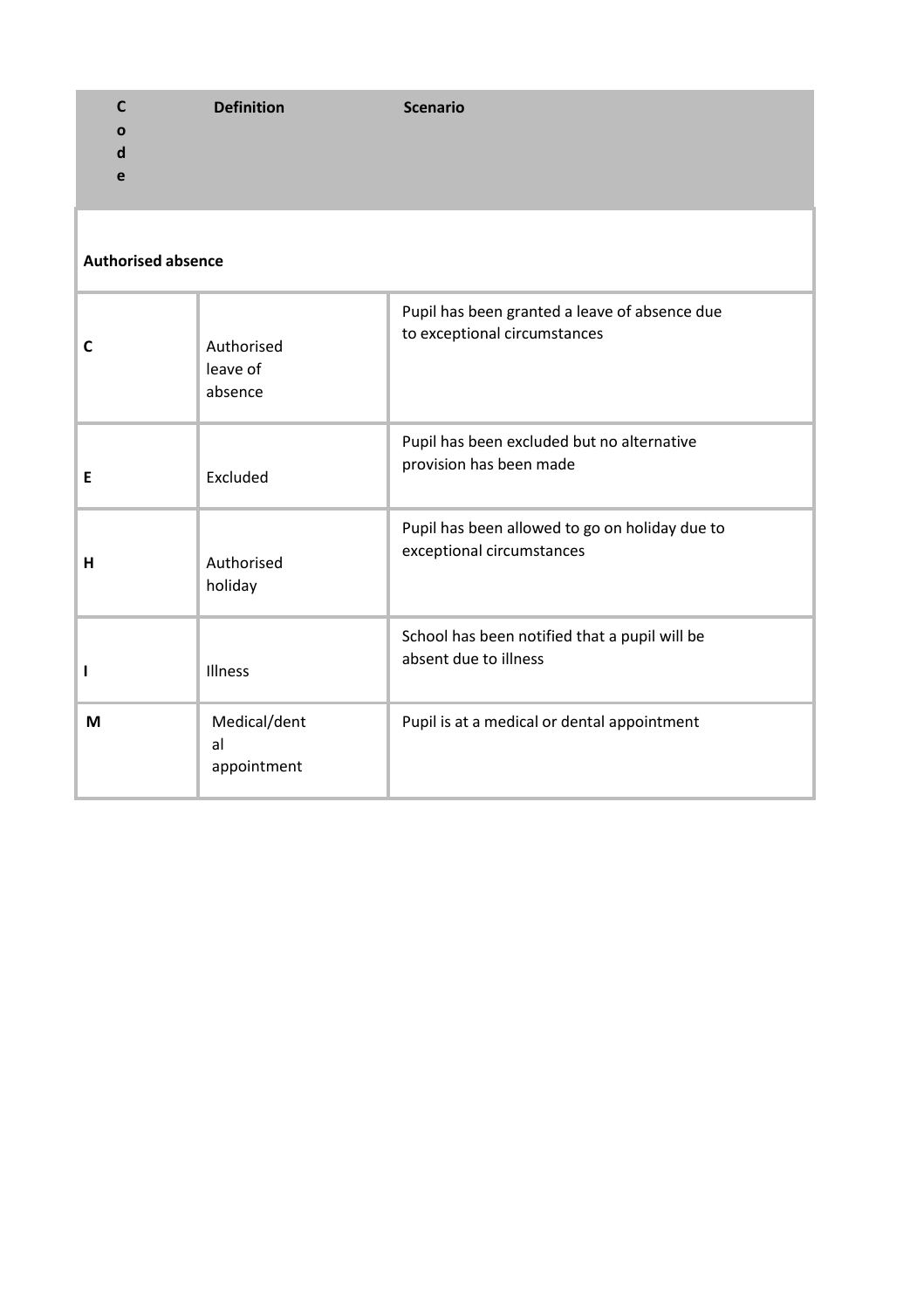|   |                                         | Pupil is taking part in a day of religious observance                                                                                                                                                      |
|---|-----------------------------------------|------------------------------------------------------------------------------------------------------------------------------------------------------------------------------------------------------------|
| R | Religious<br>observance                 |                                                                                                                                                                                                            |
| S | Study leave                             | Year 11 pupil is on study leave during their public<br>examinations                                                                                                                                        |
| Т | Gypsy, Roma<br>and Traveller<br>absence | Pupil from a Traveller community is travelling, as<br>agreed with the school                                                                                                                               |
|   |                                         |                                                                                                                                                                                                            |
|   |                                         |                                                                                                                                                                                                            |
|   |                                         |                                                                                                                                                                                                            |
|   | <b>Unauthorised absence</b>             |                                                                                                                                                                                                            |
| G | Unauthorised<br>holiday                 | Pupil is on a holiday that was not approved by the<br>school                                                                                                                                               |
| N | Reason not                              | Pupil is absent for an unknown reason (this code<br>should be amended when the reason emerges, or<br>replaced with code O if no reason for absence has<br>been provided after a reasonable amount of time) |
|   | provided                                |                                                                                                                                                                                                            |
| O | Unauthorised<br>absence                 | School is not satisfied with reason for pupil's<br>absence                                                                                                                                                 |